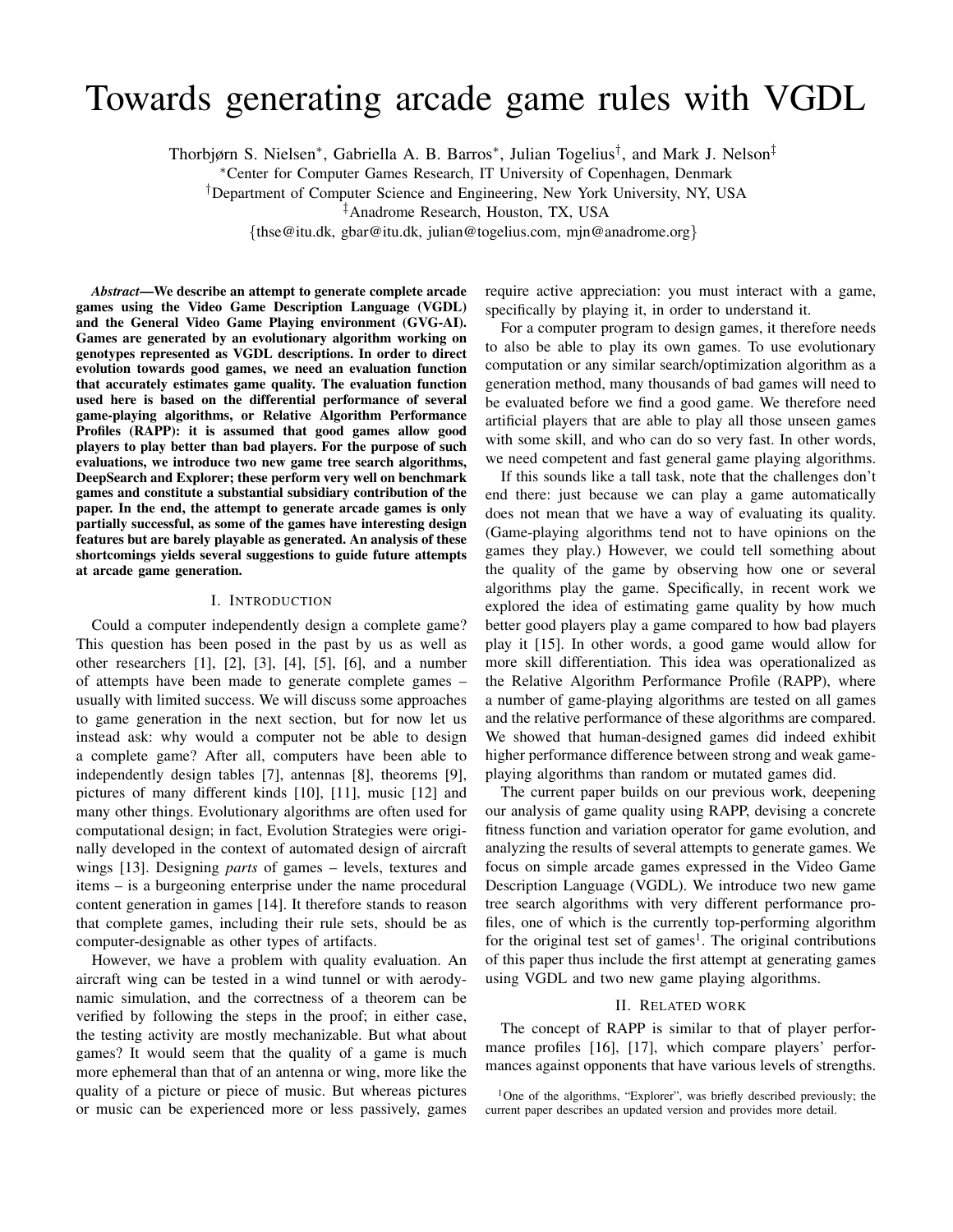Performance profiles are used to compare different player strategies in a given-game, to evaluate these strategies. On the other hand, RAPP involves comparing different strategies against different games, in order to evaluate the game, not the strategies. Furthermore, this work is also related to general video game playing and game generation, as described below.

# *A. General video game playing*

Research on general game playing (GGP) aims to create artificial players that can proficiently play not just one but a large number of games, in particular games that are *unseen* (not known by the algorithm designer). The arguably most famous outlet and impetus for this research is the General Game Playing Competition, organized since 2004 [18]. Competitors submit game-playing agents to this competition; the agents are provided with descriptions of several unseen games written in a specialized game description language (GDL) and judged on their capability to play these games. The GDL used provides a rather low-level description of games, and players will have to build up their own mechanics representation from the description. Due to constraints of the GDL, games used in the GGP competition are mostly board or puzzle games.

One notable development in GGP agents is the emergence and dominance of agents based on Monte Carlo Tree Search (MCTS), a statistical tree search algorithm. It requires very little to no prior knowledge of the game's domain, and has been used successfully in many games [19].

Besides the board-game-focused GGP competition, another domain that has seen GGP research is playing Atari games. The Atari Learning Environment (ALE) is a framework for testing agents using emulated Atari 2600 games [20]. Agents are given the raw screen data and the score of the game as inputs, and return joystick commands. The Atari 2600 was originally released in 1977, and today it is considered useful for research purposes due to its large collection of titles, that go from board games to shooters. Approaches using MCTS [20], temporal difference learning [20] and neuroevolution [21] have been applied to ALE.

Finally, and what we base our work on here, the General Video Game AI Competition framework (GVG-AI) is a benchmark for general game playing that uses games described in the Video Game Description Language (VGDL) [22], [23], [24]. VGDL can be used not only for testing GGP algorithms, but also for game generation, in a 2D environment.

#### *B. Game generation*

Game generation could be done in a number of different ways. Generally speaking, any system for generating complete games including their rules is likely to be either constructive (e.g. grammar-based), solver-based or search-based [6]. An example of a solver-based method is Variations Forever, which uses Answer Set Programming (ASP) to explore the search space of 2D game design rules [25]. The majority of attempts to generate games are however search-based. Browne's Ludi system is capable of creating good quality board games, by searching a constrained space of games [3]. Similarly,

ANGELINA evolves new games, expanding the search space to not only rules, but also characteristics and levels [4].

Due to its complexity, the task of complete game generation is usually not attacked in full. This work focuses on the generation of 2D arcade-style games, due to their more restrictive nature: being focused on the interaction between game elements in a two-dimensional space. It has previously been argued that this class of games should be relatively "generatable" when compared to other types of games [6].

# III. METHODS

# *A. VGDL and the GVG-AI framework*

The Video Game Description Language (VGDL) is a GDL designed to express 2D arcade-style video games of the type common on hardware such as the Atari 2600 and Commodore 64. It can express a large variety of games in which the player controls a single moving avatar (player character) and where the rules primarily define what happens when objects interact with each other in a two-dimensional space. VGDL was designed [22], [23] and implemented [24] in order to support both general video game playing and video game generation. A VGDL game is composed of a description and one or more levels. The description consists of four parts: *SpriteSet*, *InteractionSet*, *LevelMapping* and *TerminationSet*. The *SpriteSet* describes all game object's types and properties. *IntectionSet* defines how these objects will interact with each other. The *LevelMapping* describes how game objects are represented in a level text file, and the *TerminationSet* defines what are the conditions for this game to finish.

The GVG-AI framework is a testbed for general gameplaying controllers on VGDL descriptions. Controllers are called once at the beginning of each game for setup, and then once per clock tick to select an action. They do not have access to VGDL descriptions of games, and receive only the games current state: the position and type (e.g. portal, immovable, resource) of each sprite. However these states can be forwardsimulated to future states. Thus game rules are not directly available, but a simulatable model of the game can be used.

The framework comes with a number of example controllers, including a controller that acts randomly and an implementation of Monte Carlo Tree Search (MCTS).

# *B. New controllers*

We introduced three controllers of an increasing degree of cleverness: *One-step*, *Deep-search* and *Explorer*. Each uses a different strategy when simulating the forward model provided by the GVG-AI framework. They are described below:

The *OneStep* algorithm advances the game's current state once for each allowed action. State value is based on score and win/lose result, and the action with the best resulting state value is chosen. If no state is better, a random action is chosen.

The *DeepSearch* controller is a mix between a depth-first search and MCTS, seeking to advance deep into a tree with a few initial actions. It starts out in a similar fashion as *OneStep*, by expanding all possible actions. These game-states are then simulated further upon by advancing each game state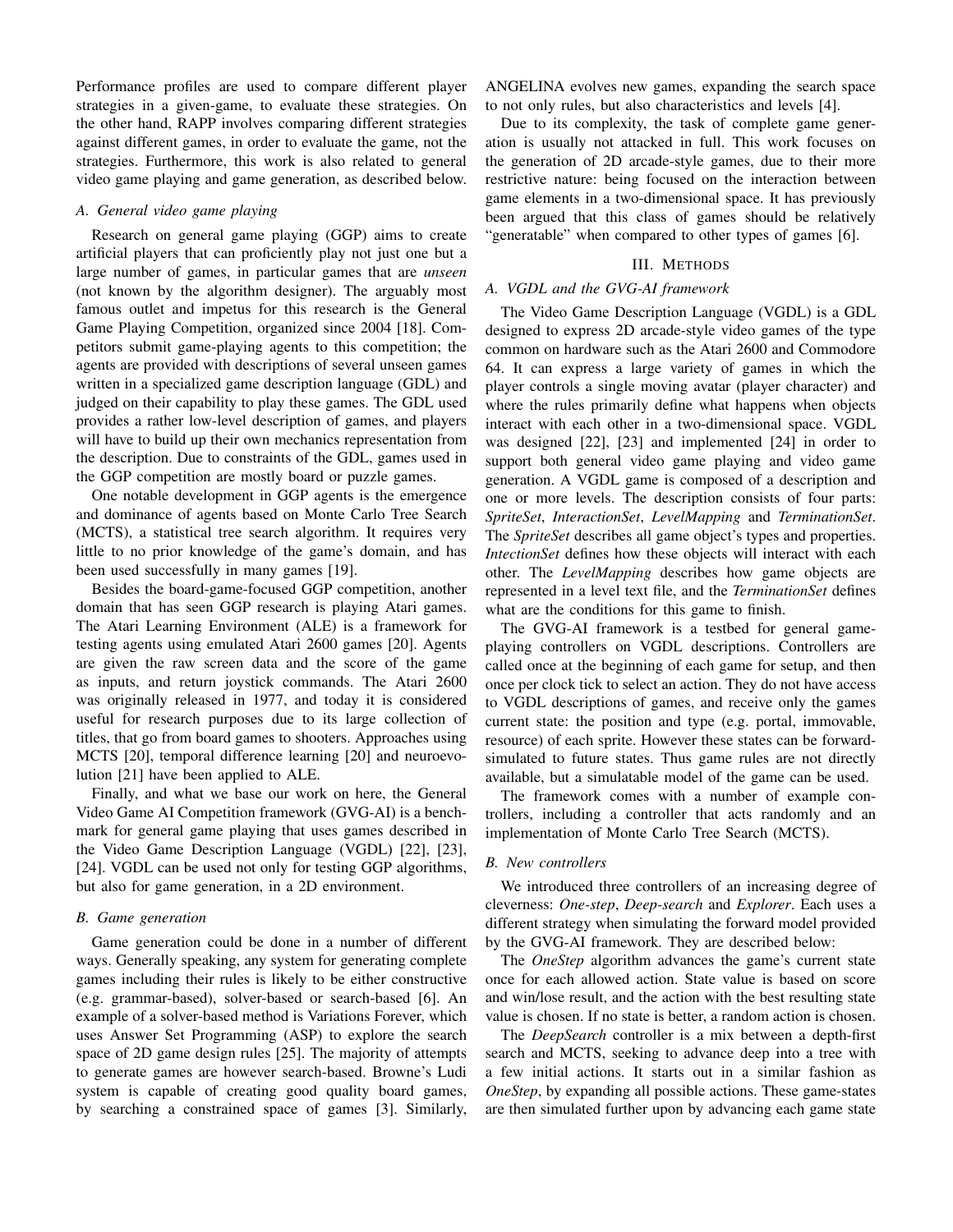a single time, with a partly random action, without copying the previous state. This continues until the controller runs out of time. Each action is evaluated by considering the score and win/lose-value for the states that can be achieved from each of the initial states. Also, the controller inputs the initial game state to be simulated from again when other simulations have failed or it has reached a certain search depth.

|                         | <b>Algorithm 1:</b> DeepSearch algorithm                    |
|-------------------------|-------------------------------------------------------------|
|                         | 1 queue $\leftarrow$ initial gameState                      |
|                         | 2 justExpandedFromInitial $\leftarrow$ false                |
|                         | 3 while has time left do                                    |
| $\overline{\mathbf{4}}$ | $gameState = queue.poll()$                                  |
| 5                       | <b>if</b> gameState $==$ initialGameState <b>then</b>       |
| 6                       | <b>for</b> action: PossibleActions <b>do</b>                |
| 7                       | queue $\leftarrow$ gameState.copy().advance(action)         |
| 8                       | justExpandedFromInitial $\leftarrow$ false                  |
| $\boldsymbol{9}$        | else                                                        |
| 10                      | queue $\leftarrow$ gameState.advance(random, but not        |
|                         | opposite to first-, action)                                 |
| 11                      | $d \leftarrow$ depth of search //amount actions performed   |
| 12                      | value[action] $\leftarrow$ value[action] +                  |
|                         | value(newGameState) / PossibleActions.length <sup>d</sup>   |
|                         | <b>if</b> $d == 4$ and <i>!justExpandedFromInitial</i> then |
| 13                      | queue $\leftarrow$ initial gameState                        |
| 14                      | justExpandedFromInitial $\leftarrow$ true                   |
|                         |                                                             |

<sup>15</sup> return action leading to highest value, or random action if values are equal

Finally, the *Explorer* was designed specifically to play arcade-style games. Unlike controllers that only use the current state to decide on an action, it stores information about visited tiles and prefers visiting unexplored locations. In addition, it uses three sets of accumulated statistics: how probable death is from each action; the score that can be achieved from each actions; and how boring each action is. If the controller has died too many times, it takes the action with the lowest death rate. This death rate of an action uses the forward simulation of that action, and if it leads to a death the death rate is given by the sum of  $1 * k^n$  per action in this sequence, where *n* is the total of actions in the sequence, and  $k == 4$ , chosen by testing different values. Otherwise, it takes the action with the best score. If several actions have similar scores, boringness breaks the tie. In this context, boringness refers to how often the avatar has visited a certain tile, i.e. the fewer times it has been visited, the less boring it is. The controller also addresses a common element of VGDL games: randomness. It gains an advantage in several games by simulating the results of actions repeatedly, before deciding the best course to chose.

## IV. PLAYING EXISTING AND GENERATED GAMES

The GVG-AI framework comes with 21 human-designed games. Some are adaptations of classic arcade games, which can be plausibly assumed to represent good games. Others

# Algorithm 2: Explorer algorithm

|                         | 1 queue $\leftarrow$ initial gameState                      |
|-------------------------|-------------------------------------------------------------|
|                         | 2 deathActions, scoreActions, boredActions $\leftarrow$ []  |
| 3                       | while has time left do                                      |
| $\overline{\mathbf{4}}$ | $\text{gameState} = \text{queue.poll}()$                    |
| 5                       | if gameState $==$ initialGameState then                     |
| 6                       | <b>for</b> action: PossibleActions <b>do</b>                |
| 7                       | queue $\leftarrow$ gameState.copy().advance(action)         |
| 8                       | else                                                        |
| 9                       | $d \leftarrow$ depth of search //amount actions performed   |
| 10                      | first $Act \leftarrow$ first action performed               |
| 11                      | $death Actions[firstAct] += isDead(gameState)$              |
|                         | / PossibleActions.length <sup>d</sup>                       |
| 12                      | $score\text{Actions}[\text{firstAct}] +=$                   |
|                         | scoreValue(gameState) / PossibleActions.length <sup>d</sup> |
| 13                      | $bored Actions[firstAct] +$                                 |
|                         | boredValue(gameState)                                       |
| 14                      | queue $\leftarrow$ gameState.advance(with least boring      |
|                         | action)                                                     |
|                         | 15 if deathActions values higher than threshold then        |
| 16                      | return action for lowest deathAction value                  |
|                         |                                                             |
|                         | 17 if scoreActions difference higher than threshold then    |
| 18                      | return action for highest scoreActions value                |
|                         | 19 <b>return</b> action for lowest bored Actions value      |

were newly written for the competition. We excluded the newly written games, and in addition excluded games where no algorithms played well (all of which were puzzle games), since they don't provide us useful information with our current approach. We then added two newly encoded adaptations of classic arcade games, bringing us to 13 games to use as examples of non-generated "good" games: Aliens, Boulderdash, Frogs, Missile Command, Zelda, DigDug, Pacman, Seaquest, Eggomania, Solar Fox, Crackpots, Astrosmash, and Centipede.

We then produce two kinds of generated games. One set are variants of the existing games, which we call "mutated" games. Each of the 13 designed games is mutated in 10 different ways (described below), to produce 130 mutated games. The other set are randomly generated without reference to existing games; we generate 400 of these, each accompanied by a randomly generated level (of size 15x15).

Six different controllers play through each game in all three sets: *SampleMCTS*, *Explorer*, *DeepSearch*, *OneStep*, *Random* and *DoNothing*. *SampleMCTS* and *Random* are from the GVG-AI framework. The first is a vanilla MCTS algorithm, while the second simply returns a random action each turn. *DoNothing*, as the name suggests, always returns a null action.

We modified the GVG-AI framework so that players cannot score below 0, which was already the case in the humandesigned games. This makes comparing scores across controllers more straightforward.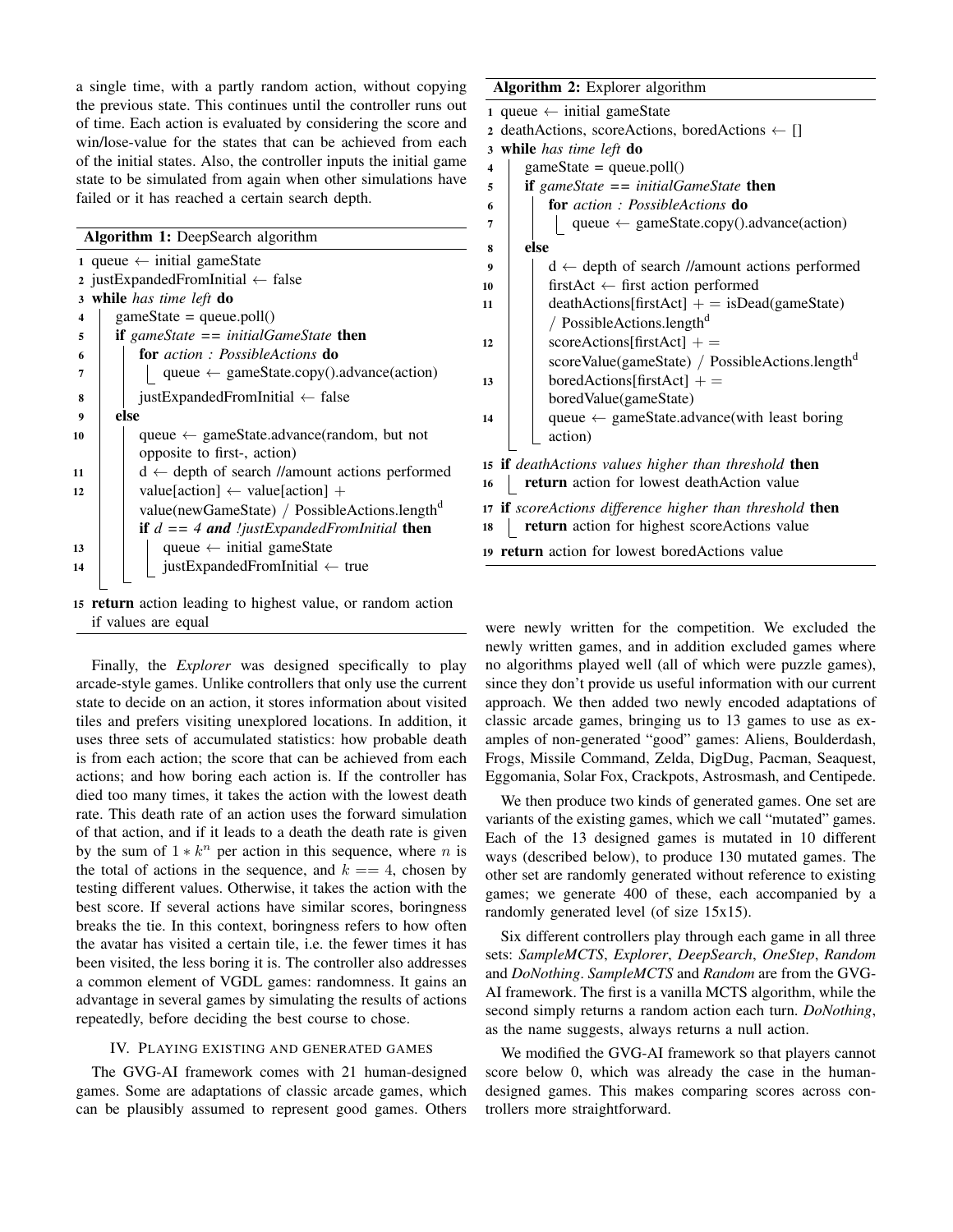# *A. Mutating games*

In the first set of generated games, we produce 130 "mutated" versions of the 13 human-designed games. How to best mutate games is not immediately apparent, however, since VGDL games have a number of elements (rules, sprites, levels, etc.) and some are interdependent. The sprite definitions and rules of a VGDL game are constructed from a combination of a class and a series of parameters specific to the class, so it is necessary to change the parameters if the class is changed, but the parameters of an existing class can freely be mutated.

In order to increase the chances of creating a playable mutation, we limited mutations to only be able to change interaction rules from the *InteractionSet*, with 25% mutation probability per interaction rule. Levels, win/loss rules, and sprite sets were left unchanged.

# *B. Generating random games*

To generate new games completely from scratch, we need to construct the four parts of a VGDL description: an array of sprites for the *SpriteSet*, interaction rules for the *InteractionSet*, termination rules for the *TerminationSet*, and level mappings in the *LevelMapping*.

We need some limits on the search space, so somewhat arbitrarily limited the number of sprites, interaction rules, and termination rules: games must have  $3 - 8$  sprites,  $3 - 10$ interactions and 2 terminations (one "win" and one "lose" termination). In addition, no parent-child structure was allowed in the *SpriteSet*, i.e. no sprite could be a sub-type of another. All objects were then given random sprite images.

Generating a game is intimately linked to generating levels appropriate for the game's rules. One could end up with generating high quality game descriptions, but if the level does not fit the gameplay the games might be deemed bad. In these experiments, we don't address that issue in detail, and instead randomly generate levels with the only constraint that it should not make the game engine crash, e.g. objects in the level must exist in the game definition, avatar sprites cannot be spawned and sprites cannot transform into an avatar.

#### *C. Testing and result analysis*

The six controllers each played through the set of humandesigned, mutated, and randomly generated games. To constrain playthrough time, each game was played ten times, with 2000 maximum clock ticks per playthrough, and 50 ms maximum per tick. In addition, games were aborted if a clock tick ever took more than 50 ms. For each game playthrough, data recorded was: score, win-loss value, number of clock ticks used, and a list of actions performed.

# *D. Results*

Figure 1 shows the normalized average score for all three types of games, Figure 2 the win rate, Figure 3 average clock tick count, and Figure 4 the average action entropy, i.e. how much variety there is in action selection.

There is clearly a large difference between the results of the more intelligent algorithms and those of the intended "bad"

controllers, with both a higher win rate and a significantly higher average score. Surprisingly, the *DeepSearch* algorithm has a significant lead over the other algorithms – in spite of its simple action selection approach – making it a suitable candidate for a "good player".

On the other hand, *clock-ticks* and *action entropy* do not show a similarly clear difference between more and less intelligent algorithms. Examining the results from each game, it is noticeable that the profiles for these values are very different from game to game.

The results suggests that there exists some relationship between the performance profiles of different controller types, on different sets of games, especially in relation to win-rate. This supports the hypothesis that relative algorithm performance profiles can be used to differentiate between games of different quality. However it should be noted here that some games from both the mutated and generated game set, contains games that when examined by themselves have similar distributions as the average designed game. In randomly generated games, which arguably tend to be less interesting than the others, smarter controllers (e.g. *Explorer* and *MCTS*) do only slightly better than the worse ones (i.e. *Random* and *DoNothing*). This is due to a general a lack of consistency between rules generated in this manner. Mutated games, however, derive from a designed game. Therefore, they maintain some characteristics of the original idea, which can improve the VGDL description's gameplay and playability.

While it is possible that random actions can result in good outcomes, this chance is very low, especially when compared to the chance of making informed decisions. In spite of that both *Random* and *DoNothing* do fairly well in randomly generated games. The performance of *DoNothing* emerges as a secondary indicator of (good) design: In human-designed games, *DoNothing* very rarely wins or even scores.

In regard to randomly generated games, performances were mostly indistinguishable from designed games. Upon further examination of many of these descriptions, it was noticed that they were in general too trivial and aimless to be entertaining. However, by also comparing these games with others without "well-formed" performance profiles, it became clear that algorithms performance profiles could at least be used to separate "not-completely-bad" games from terrible games.

This examination strengthens our initial assumption that the generated games, at least from the randomly generated set, are of a overall low quality. Besides the above, a few re-occurring problems was found in the generated games: Sprites often completely leave the level playing field, the game can only be won in the first few  $(50)$  frames, the outcome of the game is too random (e.g. some sprites cannot be interacted with) or several of the sprites- and/or rules are never used.

#### V. EVOLVING NEW GAMES

# *A. Fitness*

The tests shown in Section IV-D indicate that general game playing controllers performance could potentially be used to determine the quality of games. But there were many different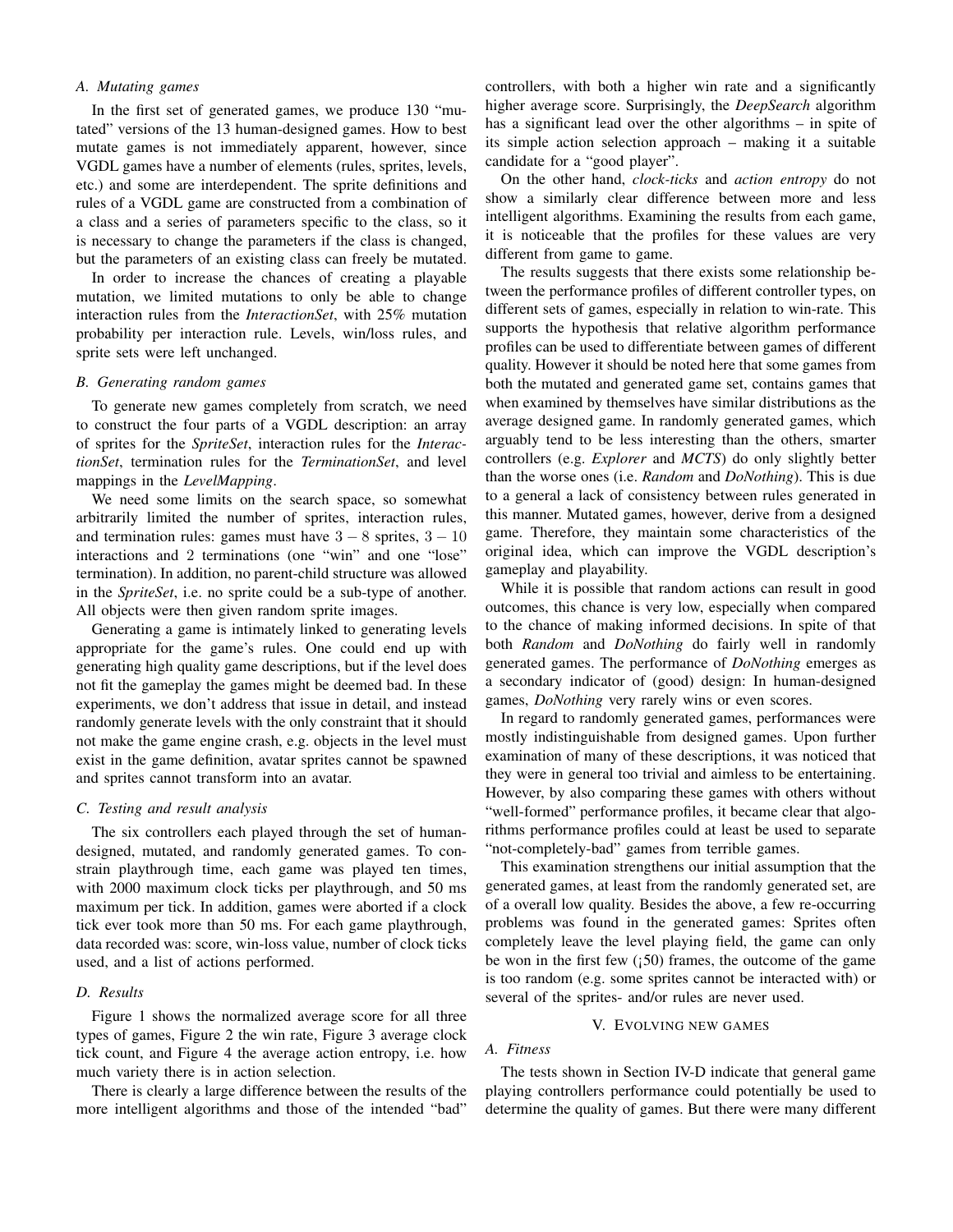

Fig. 1: Normalized average score across all games of the three different set of games: Designed-, mutated- and completely generated games



Fig. 4: Averaged action entropy for the three sets

features and relationships between algorithms. Therefore, it was necessary to identify the most important statistical values from said results for use in a fitness function, while trying to exclude statistics that do not signify game quality.

Out of all outcomes, the score and the win-rate seem to have the most distinct distributions for different type of games, making them interesting to use for an evaluation function. For example, the Explorer and the Random showed significant difference between them. Likewise, the *action entropy* might also be appropriate to use, but the difference in the statistical distributions are much smaller for these.

Even after limiting fitness features to score and win-rate, there are still many possible combinations. For instance, we could have a feature for the difference in average score

between every single controller, but it would result in  $\binom{6}{2} = 15$ features for a single statistic. We could also use a series of different score values: *minimum* and *maximum* score, *standard deviation* of score, *median*, *quartiles* or any form of normalised score, and of course we could use combined values between features (e.g. the score increase per clock tick).

It is also not straightforward to calculate a feature even after deciding which controllers and values to compare. We could use a simple relative difference formula (e.g.  $f = \left| \frac{a-b}{max(a,b)} \right|$ ), but it might make more sense to hand-craft each feature to a specific goal. For instance, for action entropy, it appears that designed games cause intelligent controllers to have similar values as the Random controller, which is not true for randomly generated games – where the intelligent controllers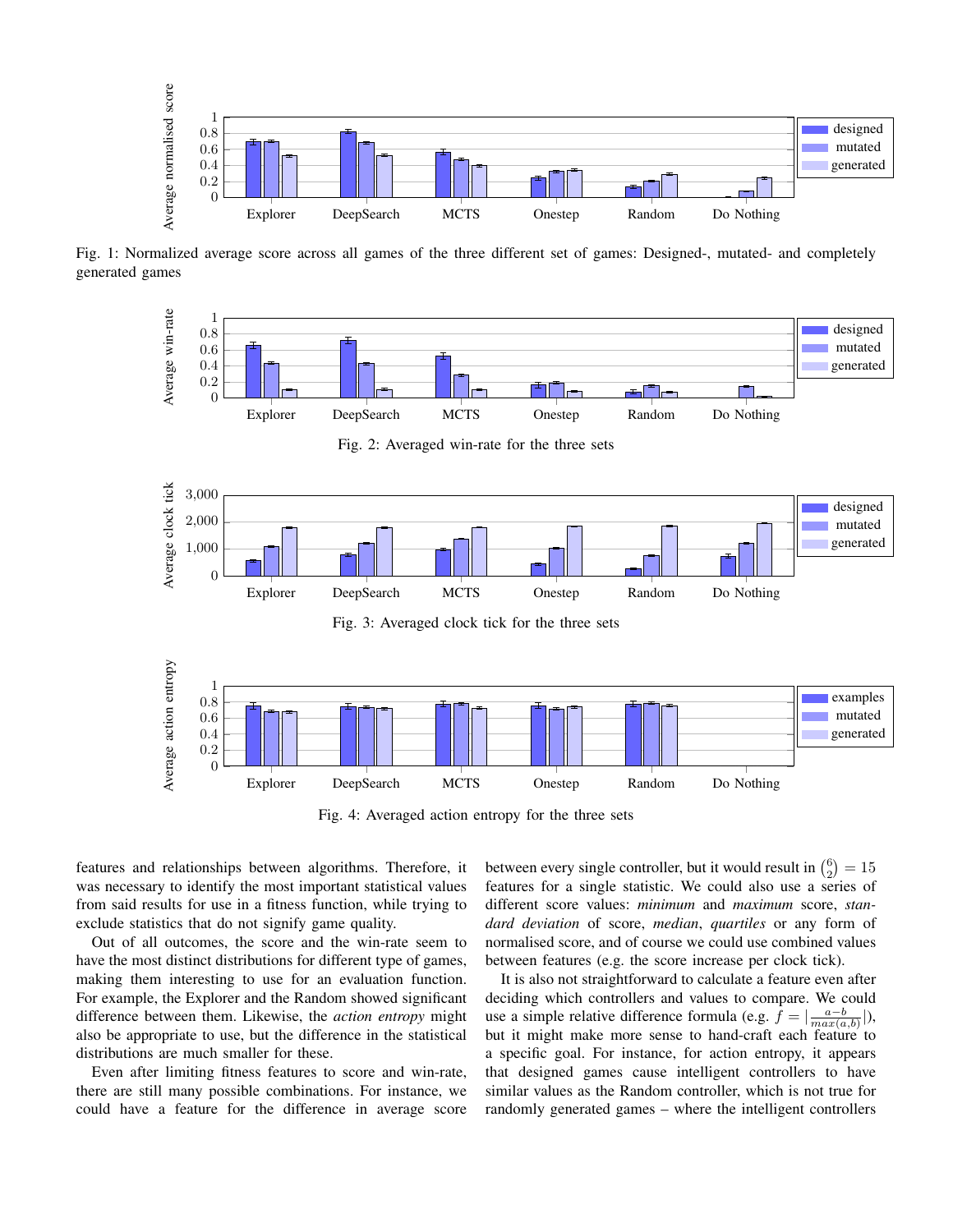often find a simple solution requiring similar actions. A feature could thus consist of having a value of 1 if entropies are close, decreasing towards 0 when Random has a higher entropy, and not rewarding the game for having the intelligent controllers action entropy be higher than Random.

To avoid a large set of possible fitness features, we started by using only two relative difference scores: between the mean score of DeepSearch and DoNothing, and between the win rates of the same two controllers. The total fitness of a game is the sum of these two values. Using these features, 12 designed games have a "perfect score" of 1, while the game DigDug only scores 0.5 (since the DeepSearch controller was never able to win). 30 mutated games have a score of 0.95 or higher (23 have perfect score), while only 4 of the generated games have a fitness above 0.5 (though these are all perfect scores).

After preliminary experiments, it became clear that we needed more fitness features to exclude certain classes of bad games given high fitness with the simple approach. First, games where intelligent controllers can win too quickly (under 50 clock ticks) are penalized. Secondly, games in which intelligent controllers can *only* win (and never lose) are penalized.

The result is the following fitness function:

$$
f = \frac{RD(score) + RD(wins) + win\_50 + win\_lose}{4}
$$

Where *RD* means relative difference between algorithms for the given parameter,  $win\_50$  is  $-1$  if a controller can win in fewer than 50 clock ticks, 1 otherwise, and  $win\_lose$  is 1 if the game can be both won and lost, -1 otherwise. The resulting fitness is always between -1 and 1.

In addition a game was automatically given a fitness of -1 if any controller is disqualified in any playthrough, the score and wins are always the same, or the controllers all finish in fewer than 50 clock ticks.

# *B. Game generation methods*

As with the experiments in Section IV, we evolve games here in two different ways: by mutating human-designed games, and by generating new VGDL descriptions. Both approaches use a simple evolution strategy (ES) algorithm, with mutation and crossover operations across several generations. In each iteration, a population of game descriptions was tested using two controllers: DeepSearch and DoNothing. Fitness is calculated for each game, with the lowest fitness games removed from the population. As in the mutation experiments in Section IV, only the InteractionSet was modified in each generation.

The evolution process stopped when the highest fitness no longer increased in 10 generations, when the best game's fitness was above 0.98 (an almost perfect score), or when the maximum 15 generations allowed were over.

In order evolve randomly generated games, it was necessary to verify if minimum criteria for a game were fulfilled (i.e. the description is well-formed and the game is winnable). Once this randomly generated game was assessed to be playable, it was then evolved in the same manner.

# *C. Results*

We evolved 54 total games: 45 from the human-designed games, and 9 from a randomly generated starting point. Of these, 40 mutated, and 6 randomly generated games had a perfect, or near-perfect fitness of over 0.98, making them the most interesting to examine further.

Figure 5 compares the original *InteractionSet* of *Boulderdash* with one of its mutated descendants. Figure 6 describes a game evolved from a randomly generated description - without its *LevelMapping* section.

| InteractionSet                                                                                  |
|-------------------------------------------------------------------------------------------------|
| $\text{dirt}$ avatar $>$ killSprite                                                             |
| $\text{dirt}$ sword > killSprite                                                                |
| diamond avatar > collectResource                                                                |
| diamond avatar $>$ killSprite scoreChange=2                                                     |
| moving wall $>$ stepBack                                                                        |
| moving boulder $>$ stepBack                                                                     |
| avatar boulder > killIfFromAbove scoreChange=-1                                                 |
| avatar butterfly $>$ killSprite scoreChange=-1                                                  |
| $avatar$ crab > killSprite scoreChange=-1                                                       |
| boulder $\text{dirt} > \text{stepBack}$                                                         |
| boulder wall $>$ stepBack                                                                       |
| boulder diamond $>$ stepBack                                                                    |
| boulder boulder $>$ stepBack                                                                    |
| enemy $\text{dirt} > \text{stepBack}$                                                           |
| enemy diamond $>$ stepBack                                                                      |
| $crab$ butterfly $>$ killSprite                                                                 |
| butterfly $crab > transformTo$ stype=diamond scoreChange=1                                      |
| exitdoor avatar > killIfOtherHasMore resource=diamond limit=9                                   |
| $\rightarrow$                                                                                   |
| InteractionSet                                                                                  |
|                                                                                                 |
| $\text{dirt}$ avatar $>$ killSprite                                                             |
| $\text{dirt}$ sword $\text{>}$ kill Sprite                                                      |
| boulder avatar $>$ attractGaze                                                                  |
| dirt diamond > killIfFromAbove                                                                  |
| moving wall $>$ stepBack                                                                        |
| moving boulder $>$ stepBack                                                                     |
| avatar boulder > killIfFromAbove scoreChange=-1                                                 |
| butterfly dirt > killIfHasMore limit=15 resource=diamond                                        |
| avatar crab > killSprite scoreChange=-1                                                         |
| boulder $\text{dirt} > \text{stepBack}$                                                         |
| butterfly avatar > killIfFromAbove                                                              |
| sword $crab > cloneSprite$                                                                      |
| boulder boulder $>$ stepBack                                                                    |
| avatar EOS > killIfHasLess limit=13 resource=diamond                                            |
| diamond $\text{dirt} > \text{transformTo } \text{style=} \text{diamond}$                        |
| $crab$ butterfly $>$ killSprite                                                                 |
| $diamond$ avatar $>$ collectResource                                                            |
| exitdoor avatar > killIfOtherHasMore limit=9 resource=diamond<br>butterfly boulder > killSprite |

Fig. 5: The original (above) and evolved (below) set of interaction-rules of a VGDL description, generated by mutating the description of Boulderdash.

#### VI. DISCUSSION

In many cases, evolving games quickly breaks important aspects of the original games, often removing the core challenge of the game. Examples: giving the player the ability to walk through walls or boulders; not removing items after they have been picked up; or even not defining that enemies can harm the player. Nonetheless, many generated games do have interesting properties and features.

In one mutation of *Boulderdash*, boulderdash\_mut09, gems do not disappear when collected, making the player able to win very quickly (one just has to stand still on a gem for a second, then head for the exit). But enemies have also become more mobile, so overall the game has some sense of challenge and difficulty when compared to most of the generated games. An interesting feature was that the avatar has gained an ability to push boulders, making them glide across the level, thus being able to kill certain enemies. However, the enemies that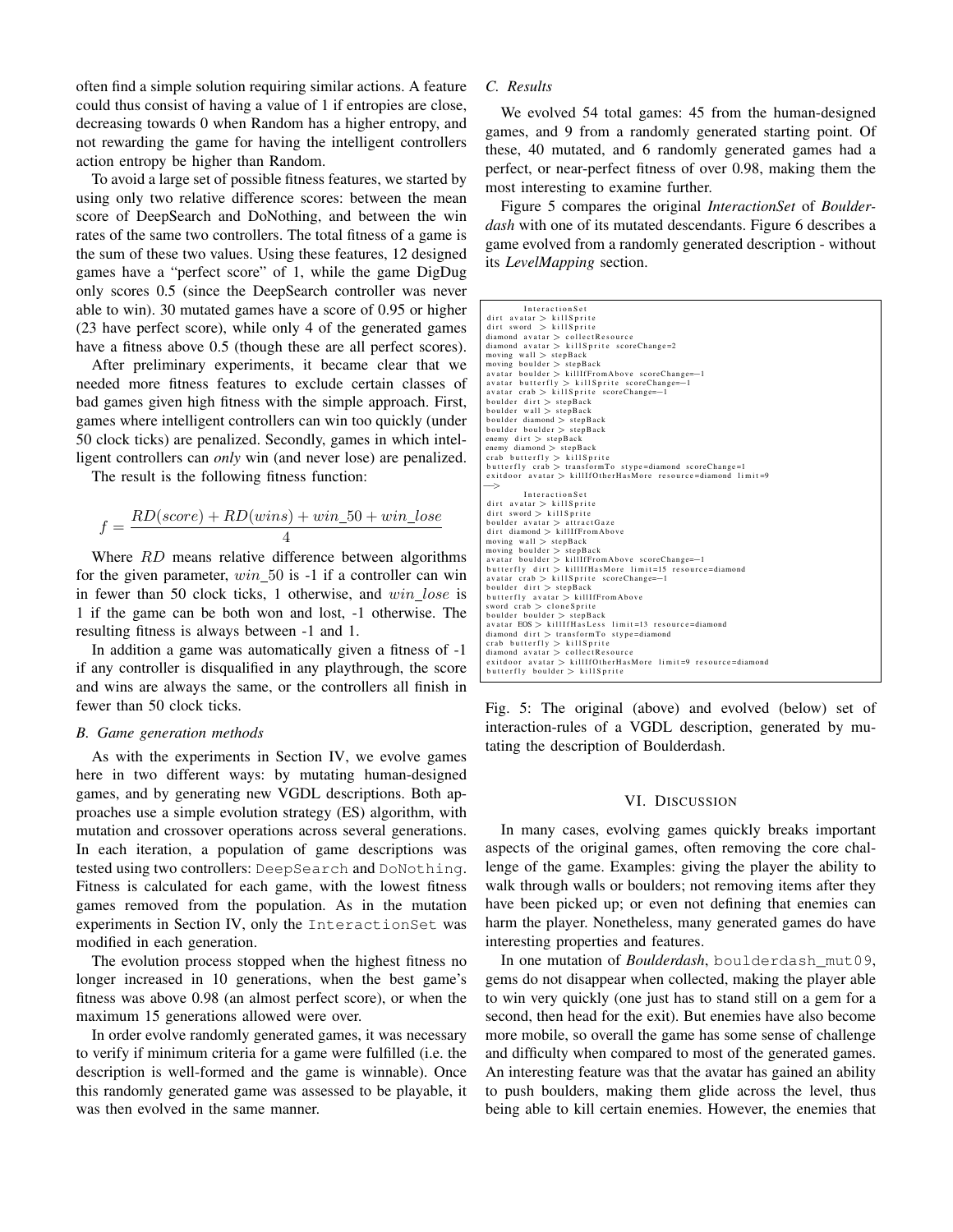

Fig. 7: Visual representation of two "evolved-from-random-generated" VGDL games: evol\_game001 (left), having a fitness score of 1, and evol\_game002 having a score of  $\approx 0.98$ 



Fig. 6: The VGDL game description for an evolved game, without *LevelMapping*

can be killed by boulders no longer harm the avatar, and so the new ability does not cause much change to the actual game.

Randomly generated games, on the other hand, appear to have more unique designs. A generally undesirable feature that recurs in several games is that the outcome is partly or completely independent of the player's actions. Since the fitness function was supposed to explicitly search for games where better players perform better, games in which performance doesn't matter at all should have been eliminated. That they weren't is likely a product of using a rather small sample of playthroughs, six per controller. The games are overall quite simple, but many contain some interesting game design for human players, some which seemingly appeared by accident:

In the evolved game  $evol\_game001$  (Figure 6 shows its description and Figure 7 a screenshot), the goal is to kill a block of dirt that whizzes around the level, trying to flee from the avatar. However, true to the action-arcade genre of the game, the player can additionally increase his/her score by moving the avatar to a laser-sprite (gen2 in the description). Only one laser-sprite can exist in the level at any given time, and the player can only increase his/her score by repeatedly

going to each laser that is spawned. If the player picks up a laser in the same position of a previously picked up laser, the player loses all his points.

Another game, evol\_game002 (Figure 7), is rather simple: its goal consists in killing the avatar, which can be achieved by walking to the "cog" sprite (in the screenshot, it appears at the top of the screen). However the game is lost if the bat sprite (a RandomNPC) ever collides with the same object, making the outcome rather random.

Overall, the VGDL game generation process was not able to create any game of reasonably high quality, especially in comparison to the human-designed arcade games. To increase the game generator's quality, it seems necessary to refine the fitness function, possibly by identifying more aspects of games and playthroughs. For instance, one could examine how each controller increased its score across a playthrough, the proportion of sprites and rules that have been in use in the game, the amount of sprites that has left the level field, or the amount of objects that have been killed or created.

Seeing that a main problem of many of the generated games is their requirement for superhuman responses or otherwise miscalibrated timescale, another way of improving the generation process could be to restrict all controllers to only act on a human timescale, for example, by restricting the number of times per second the active decision could be changed, or by introducing some temporal indeterminacy into when exactly a chosen action would be executed.

One major issue with a straightforward evolutionary approach is that it takes a lot of time for intelligent controllers to play each game. Even the quite severe limits we put on controllers' playthroughs here can lead to large total time budgets. If a controller is allowed up to 800 ticks of 50 ms each, one simulated playthrough can take up to 40 seconds. With a population size of 50, and 6 samples per fitness evaluation, that results in over 3 hours for a single generation in the worst case. Addressing this might require better ways of allocating limited CPU budget to fitness evaluation, such as failing fast on "obviously bad" games. Alternatively, one could probe each game or level with simple controllers, which can play the game quickly, and decide if the game is worth spending time on for a more precise analysis using "intelligent" controllers.